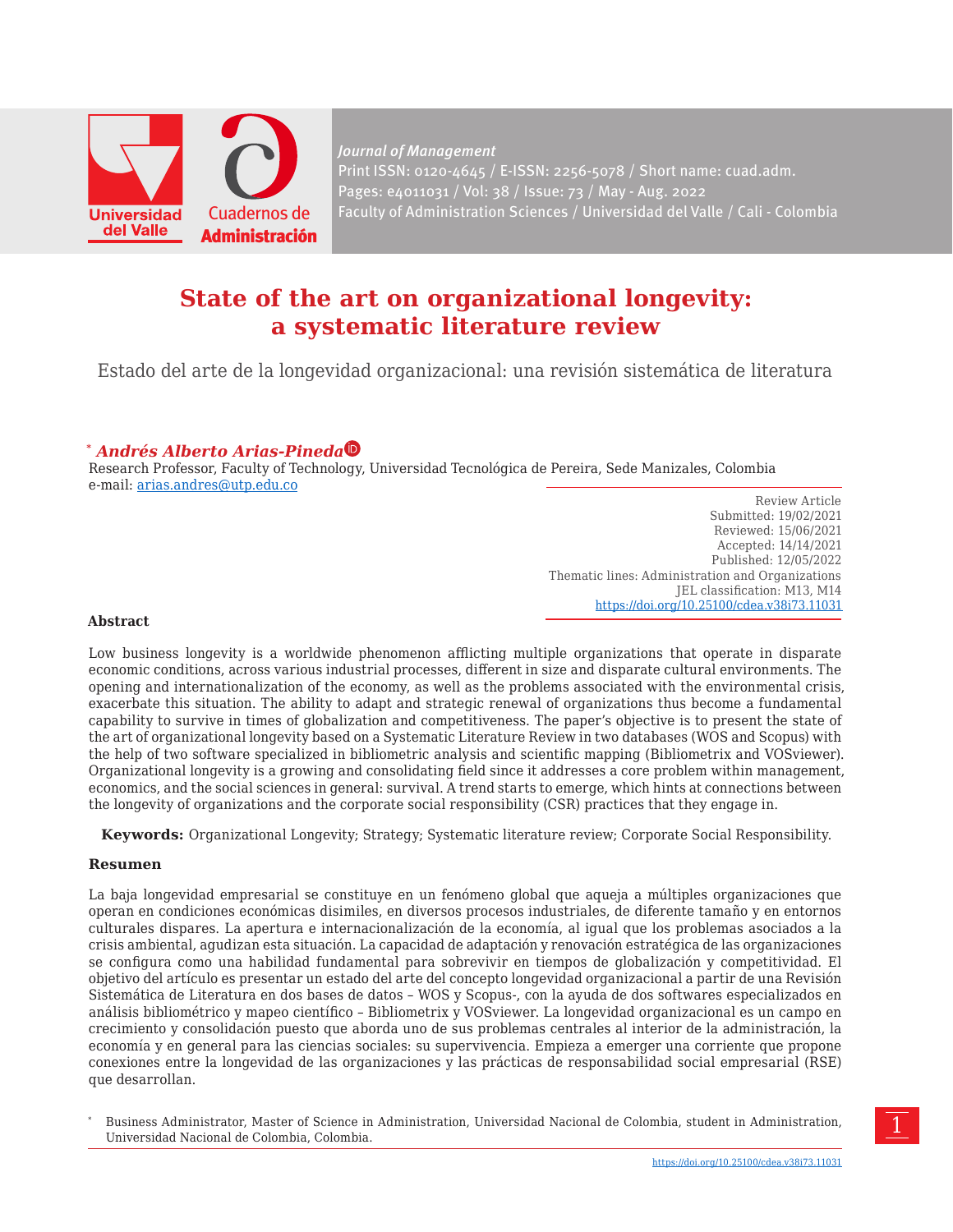Palabras Clave: Longevidad Organizacional; Estrategia; Revisión sistemática de literatura; Responsabilidad Social Empresarial.

#### **1. Introduction**

The assumption that has underpinned  $classical thought systems<sup>1</sup> in Administration$ states that companies must endure over time (Kwee, 2009), even to some extent, it is based, at least tacitly, on the fact that a company is an institution inherent to the current economic system and fundamental to the fabric of modern society (Scott, 2003). In this way, an adequate indicator to identify its success or failure, as well as that of its leader(s), is associated with its longevity in the market (Costanza, Blacksmith, Coats, Severt, and DeCostanza, 2016). According to Hannan and Freeman (1984), from the company's perspective, long-term survival is a crucial requirement since nothing legitimizes them more than their longevity.

Nevertheless, the evidence shows that companies tend to perish quickly in many cases. Confecamaras' reports (2016, 2017, 2018) on business demography present data on mortality rates in countries belonging to the Organization for Economic Cooperation and Development (OECD). As shown in Table 1, their figures indicate high failure rates averaging between 20% and 30% in the first year and around 50% before the fifth. In general, Belgium and European countries lead the low mortality statistics, the United States is seventh, and Mexico closes the list with a rate close to 70% during the fifth year. The rest of Latin American countries see an akin reality. Argentina's and Chile's rates fluctuate at 50% after the fifth year, while it is around 60% in Colombia, as Table 1 will show. This behavior "remains regardless of the sector that the companies perform in" (Confecamaras, 2016, p. 29).

| <b>Table 1. Business survival in OECD countries</b>         |                                             |                                    |                                    |
|-------------------------------------------------------------|---------------------------------------------|------------------------------------|------------------------------------|
| <b>COUNTRY/TIME</b>                                         | <b>Business survival during</b><br>year one | <b>Business survival in year 3</b> | <b>Business survival in year 5</b> |
| Belgium                                                     | 92.0                                        | 98.4                               | 82.2                               |
| Finland                                                     | 80.2                                        | 57.8                               | 63.5                               |
| Austria                                                     | 88.5                                        | 69.2                               | 59.7                               |
| Slovenia                                                    | 90.2                                        | 65.6                               | 56.6                               |
| Luxembourg                                                  | 89.3                                        | 70.6                               | 55.2                               |
| France                                                      | 77.9                                        | 66.4                               | 51.5                               |
| U.S.                                                        | 79.4                                        | 61.9                               | 51.0                               |
| Spain                                                       | 76.4                                        | 55.1                               | 49.5                               |
| Chile                                                       | 85.2                                        | 63.0                               | 49.4                               |
| Argentina                                                   | ÷,                                          | 60.1                               | 49.1                               |
| Netherlands                                                 | 83.1                                        | 61.3                               | 45.3                               |
| Norway                                                      | 83.7                                        | 53.4                               | 43.6                               |
| Colombia                                                    | 78.3                                        | 61.0                               | 42.9                               |
| United Kingdom                                              | 86.3                                        | 49.6                               | 39.7                               |
| Germany                                                     | 76.8                                        | 50.2                               | 39.6                               |
| Mexico                                                      | 67.0                                        | ä,                                 | 35.0                               |
| Source: Author own elaboration based on Confecamaras, 2017. |                                             |                                    |                                    |

<sup>1</sup> Classical Administration refers to Taylor, Fayol, and Weber, and the authors who assume their postulates to build their theories.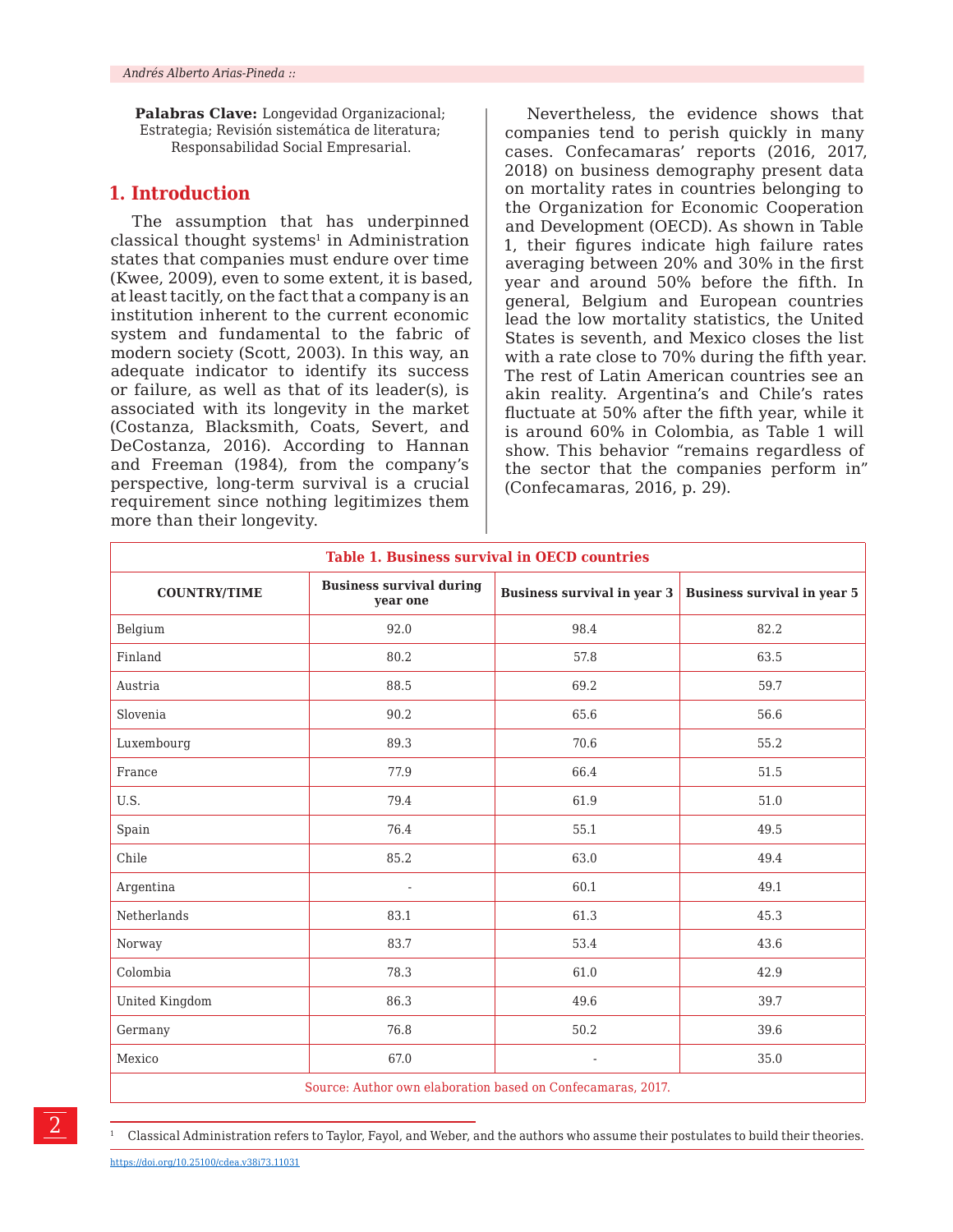Per Ben-Menahem, Kwee, and Volberda (2013) and Daepp, Hamilton, West, and LMA (2015), the fundamental cause of mortality lies in the companies' inability to adapt to the variations of the environment in which they operate; in other words, they fail to harmonize and synchronize the External Rate of Exchange (ERE) with the internal rate of exchange (IRE). Along the same lines, Ahmad, Omar, and Quoquab (2019) argue that this trend is due to the increased business complexity that stems from this phase of development of the capitalist economy, and they assert: "Even the average firm age has decreased significantly in the past few decades because most firms fail to adapt to the increasing complexities*"* (p. 1).

Thus, the low longevity problem is a global phenomenon afflicting multiple organizations operating in dissimilar economic conditions, engaged in different industrial processes, in disparate cultural environments, different in size, and, at different times, in their life cycles. It varies as to endurance and the type of company affected in each country and/or region, yet there are features to the phenomenon that essentially replicate themselves and allow finding common elements. The opening and internationalization of the economy, as well as the problems of environmental pollution, serve as catalysts that exacerbate this situation, for the number of competitors that boost the rate of technological change increases and a civil society, more demanding and vigilant of organizations, is configured.

From the standpoint of Napolitano, Marino, and Ojala (2015), all companies tend to disappear, but their ability to adapt is the key to surviving and competing. For Scott (2003), endurance, like responsibility and reliability, are core capabilities of organizations being developed and managed by their leader. Kwee, Bosch, and Volberda (2011) affirm that the essential function of the Administration is to ensure that the business system survives as long as possible by stimulating strategic renewal processes and adaptation to the environment. Grashuis (2018) asserts that an organization's ability to adapt and learn is the key to explaining longevity. In the words

of Montuori (2000), the role of the leader is to keep the organization healthy and in continuous learning, the leader being the agent that facilitates said behavior.

Burgelman and Grove (2007), meanwhile, state that "top management designs strategymaking process, the means with which the leadership style exerts its influence on corporate longevity" (p. 967). Mayfield, Mayfield, and Stephens (2007) occupy themselves with the relationship between organizational strategy and longevity in the *comics* industry in the USA and conclude that the leaders' decisions are linked with company likelihood of survival. Along a similar path, Schneider and Somers (2006) and Schmitt, Barker III, Raisch, and Whetten (2015) maintain that a leader is a transformational agent in learning organizations, a catalyst that directs the organization. Thus, the role of the leader may favor company longevity or not since they direct how company members relate to one another and interact with other interest groups in the unfolding of their life cycles; that is, they are those in charge of aligning IRE with ERE.

This issue turns out to be fundamental for administration professions and disciplines, and even for the economy and society in general (Burgelman and Grove, 2007; Box, 2008), to the extent that the ratio between the company creation and shut-down rates is an indicator that allows understanding the behavior of the economy and measure leader performance; on the other hand, there is the importance of companies in the society of organizations (Scott, 2003; Chanlat, 1988; and Dèry, 2004) as a provider of goods, services, and employment for a vast majority of the population.

Organizational longevity is a field of knowledge undergoing consolidation<sup>2</sup> according to data retrieved from Scopus, the earliest publications appeared in the 1970s, while in WOS (Web of Science), the earliest records date back to the 1990s. Because it is a field of knowledge in development, it has yet to resolve specific dilemmas. For example, there is no agreement on the key factors that achieve maximum survival nor a consensus on

<sup>2</sup> The data retrieved from Bibliometrix show a growth rate in publications in the field of 4.68% in Scopus and 3.72% in WOS.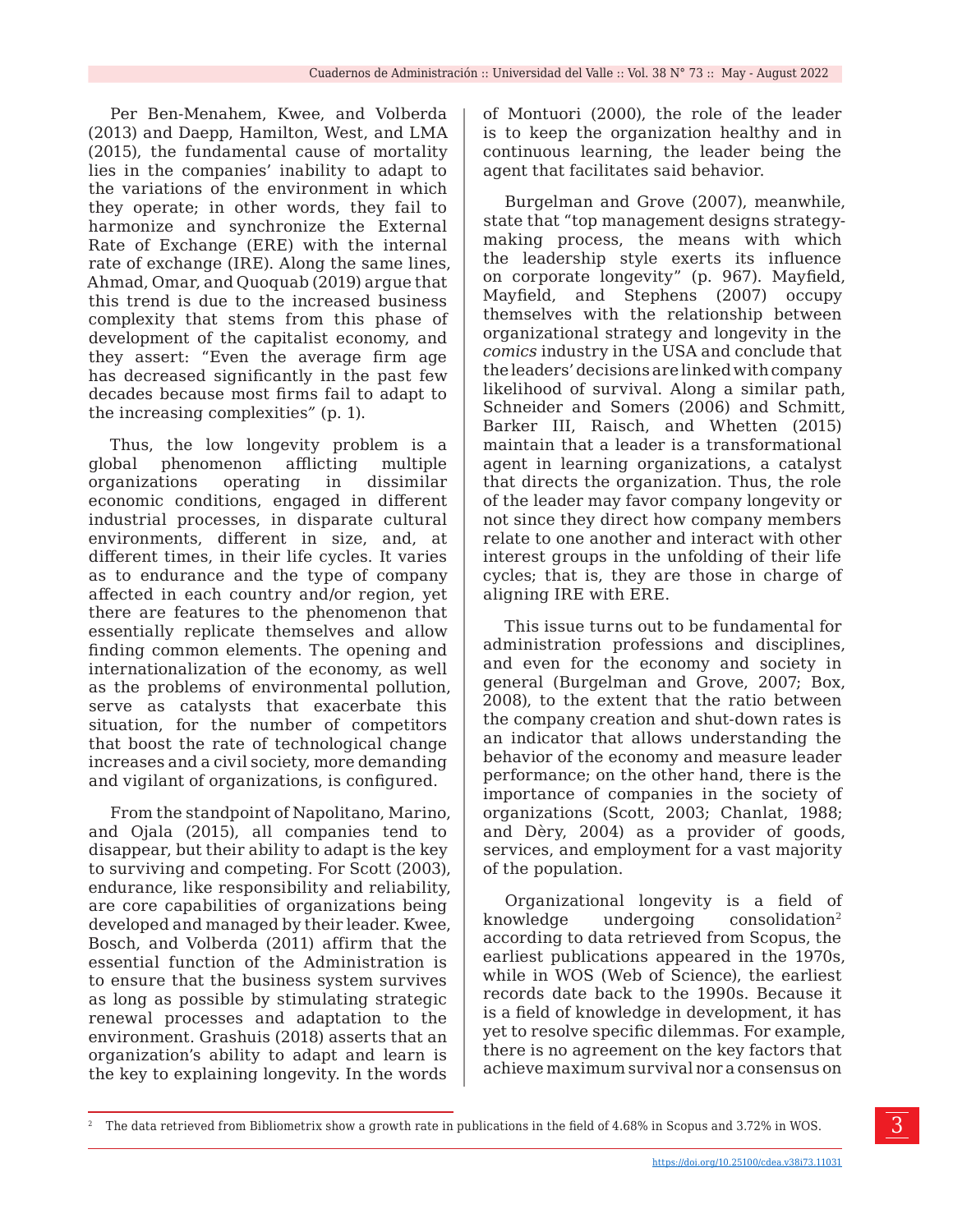why it is crucial to study corporate longevity (Kwee, 2009). Napolitano *et al.* (2015) even go so far as to ask why companies should survive in the first place, given that the goal of long-term survival could jeopardize shortterm profitability.

#### **2. Methodology**

This paper is framed within the author's doctoral dissertation proposal. Its objective is to present a state of the art on the concept of organizational longevity based on a Systematic Literature Review in two databases (WOS and Scopus) with the help of two software specialized in bibliometric analysis and scientific mapping (Bibliometrix and VOSviewer). The purpose of a Systematic Literature Review is to provide the grounds on which research will be built; hence, its objective is to plan, summarize and understand the context of the authors and the publication trends exiting on a thematic area or phenomenon of particular interest (Saunders, Lewis, and Thornhill, 2016; Parris and Peachey, 2013; Dzikowski, 2018; Aria and Cuccurullo, 2017). According to Velásquez (2015), a Systematic Literature Review allows "clarifying the state of the art, identifying research trends, supporting new research, identifying important variables, establishing the importance of a research problem or phenomenon of interest" (p. 9).

Saunders *et al.* (2016) define it as "a preplanned, comprehensive strategy to locate, critically appraise, analyze, and synthesize existing research that is relevant to clarifying a research question…" (p. 74); this means that there is an underlying prior intention linked to a research process. Consequently, it is a planned process that demands a series of phases: searching, cataloging, ordering, analyzing, criticism, and information synthesizing. For their part, Klassen, Jahad and Moher (cited by Parris and Peachey, 2013) define it as "a review in which there is a comprehensive search for relevant studies

on a specific topic, and those that are found are evaluated and synthesized according to an explicit default method" (p. 380).

The Systematic Literature Review process begins with the planning of the search strategy; according to Saunders *et al.* (2016), this is the decisive phase in the entire Systematic Literature Review process since the very outcome of the research depends, to a great extent, on its rigor and relevance. Zupic and Câter (2015) posit that a Systematic Literature Review needs to be designed on the basis of defining processunderlying questions, for which they develop a course of action according to the interest of the researcher and the phase of the research, in this case, our interest is, per the foregoing lines, to build a state of the art.

Thus, our guiding questions were: what are the primary and relevant authors, documents, countries, journals, institutions, and areas of knowledge for the field of interest? What degree of similarity or articulation exists among authors, countries, and institutions? What are the dynamics of production and quality of publications in the field? What are the primary schools or approaches? What is the level of cooperation among the academic community? What are the main trends and emergencies?

The process starts with exploring the optimal components (descriptors) for a search equation (S.E.)3 in the **WOS** and **Scopus databases.** The documents and/or authors that come up in the top 20 are analyzed according to Scopus-offered statistical data since what is relevant to the deed to be carried out is getting to know the field's structures. The results are analyzed and interpreted in light of the five bibliometric methods proposed by Zupic and Ĉater4 (2015): citation analysis, co-citation analysis, bibliographic coupling, co-author analysis, and co-word analysis. The state of the art interprets the results through a document that accounts for the origin, evolution, and main theoretical perspectives and trends in the field.

<sup>3</sup> TITLE-ABS-KEY ("corporate longevity" OR "firm longevity" OR "business longevity" OR "company longevity" OR "enterprise longevity" OR "organization\* longevity" OR "organizational survival" OR "organizational long-term") AND PUBYEAR > 1999.

These authors' work explores a path that combines bibliometric elements with elements from scientific mapping, and this allows analyzing the performance of authors, institutions, and countries, as well as reveals structures and dynamics in the field of management and organizations. They resort to five methods to carry out their work.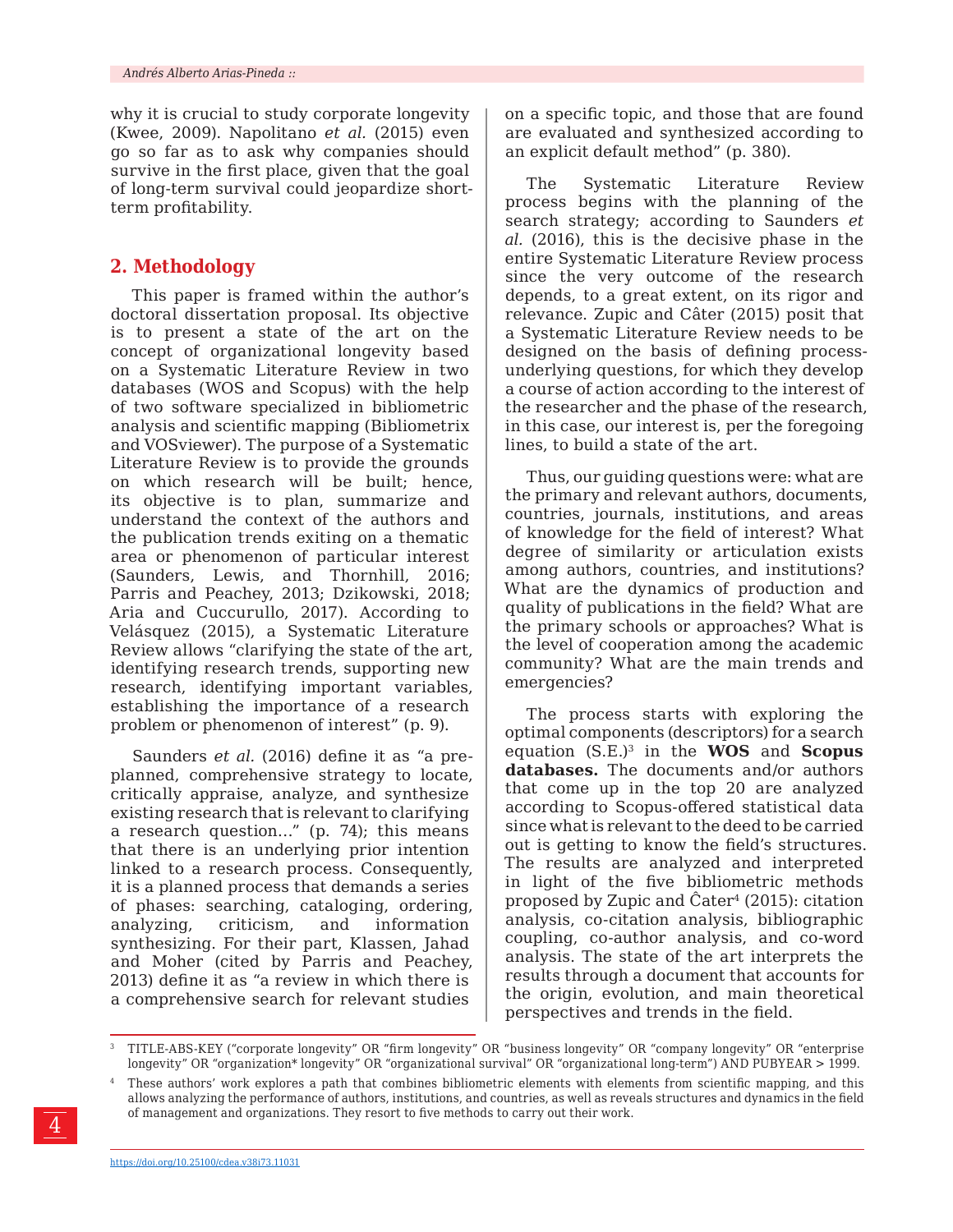#### **3. Result and discussion**

### *3.1. Systematic Literature Review Findings*

Organizational longevity is a relatively young topic of interest in administration, economics, and social sciences in general. The earliest Scopus documents date back to the '60s and '70s, and WOS documents date back to the '90s; however, the field has progressed in its production and citation dynamics in this century. This situation results in the initial outlines of its underlying conceptual, intellectual and social structures being configured.

This is a dynamic field $5$  with scattered efforts that only offer a clear glimpse of two dominant theoretical perspectives, but there is no consolidated academic community to it. Its frequency of publication per author is low, with three documents in Scopus at most and only one per author in WOS. There are scattered efforts and low collaboration and co-authorship among the members of the academic community that make it up, especially between journals and institutions, as well as low rates of collaboration and bibliographic coupling.

On the other hand, a solid shared basis of co-citation was found as to the authors to whom they resort for a theoretical lens; the two leading schools are both supported by three core authors: Hannan, Freeman and March (Chart 1 and Chart 2) (Figure 1). And as for critical documents, three by Hannan and Freeman (the first three) and one by March<sup> $6$ </sup> (Figure 2) there are two different schools of thought: one originating in the United States (USA), specifically at Stanford University, and another in Europe, mainly in Rotterdam, and a third timidly emerging with authors from South Korea and the USA, who base themselves on the theoretical postulates of the first school and add March's proposal. The North American School led by Burgelman and Grove and the European

School by Volberda and Kwee are regarded as more robust.

There are also glimpses of two theoretical currents through identifying key authors and documents. The first one is based on the adaptive perspective of organizational ecology, and the second is on the selective perspective of exploring and exploiting resources and organizational capabilities; even a third is outlined: co-evolution. It is relevant to remember that March's 1991 work, which traces the second current path, is grounded in the work of Hannan and Freeman, evidence of solid theoretical roots and a shared intellectual structure.

Likewise, there is a high concurrence in keywords that makes for a conceptual structure that is gaining maturity. Innovation is the key term in both databases, followed by leadership, administrative/organizational learning, organizational longevity, and strategy. These make up the conceptual structure of the field and shed light on the cohesion that the field is beginning to come into, which shows more clearly in the state of the art.

The countries that produce knowledge are the same, with the USA being the standardbearer. As for the sources, three coincide in the databases selected for our analysis: *Strategic Management Journal, Business History* and *Nonprofits, and voluntary sector.* As far as institutions are concerned, only Stanford University happened to coincide.

To summarize this portion, it can be said that there are no robust and significant collaboration networks among authors from different perspectives or among institutions from different countries to develop joint studies. Except for the network emerging from the work of the Rotterdam authors, no other significant relationship came up. These are weaknesses in a field under construction and indicate a lack of cohesion within its academic community. Perhaps these are some of the main reasons the field has yet to be consolidated.

<sup>5</sup> During the nineties, 58 research papers were published in Scopus, but it genuinely took off at the beginning of this century, with a record 426 papers so far this century. As for WOS, there are 18 results for the 1990s and 112 for the last two decades.

<sup>6</sup> By Hannan and Freeman: The population ecology of organizations (1977), American Journal of Sociology; Structural Inertia and Organizational Change (1984) and American Sociological Review; Organizational Ecology (1989) published by Cambridge Harvard University Press; and by March: Exploration and Exploitation in Organizational Learning (1991) published in Organization Science.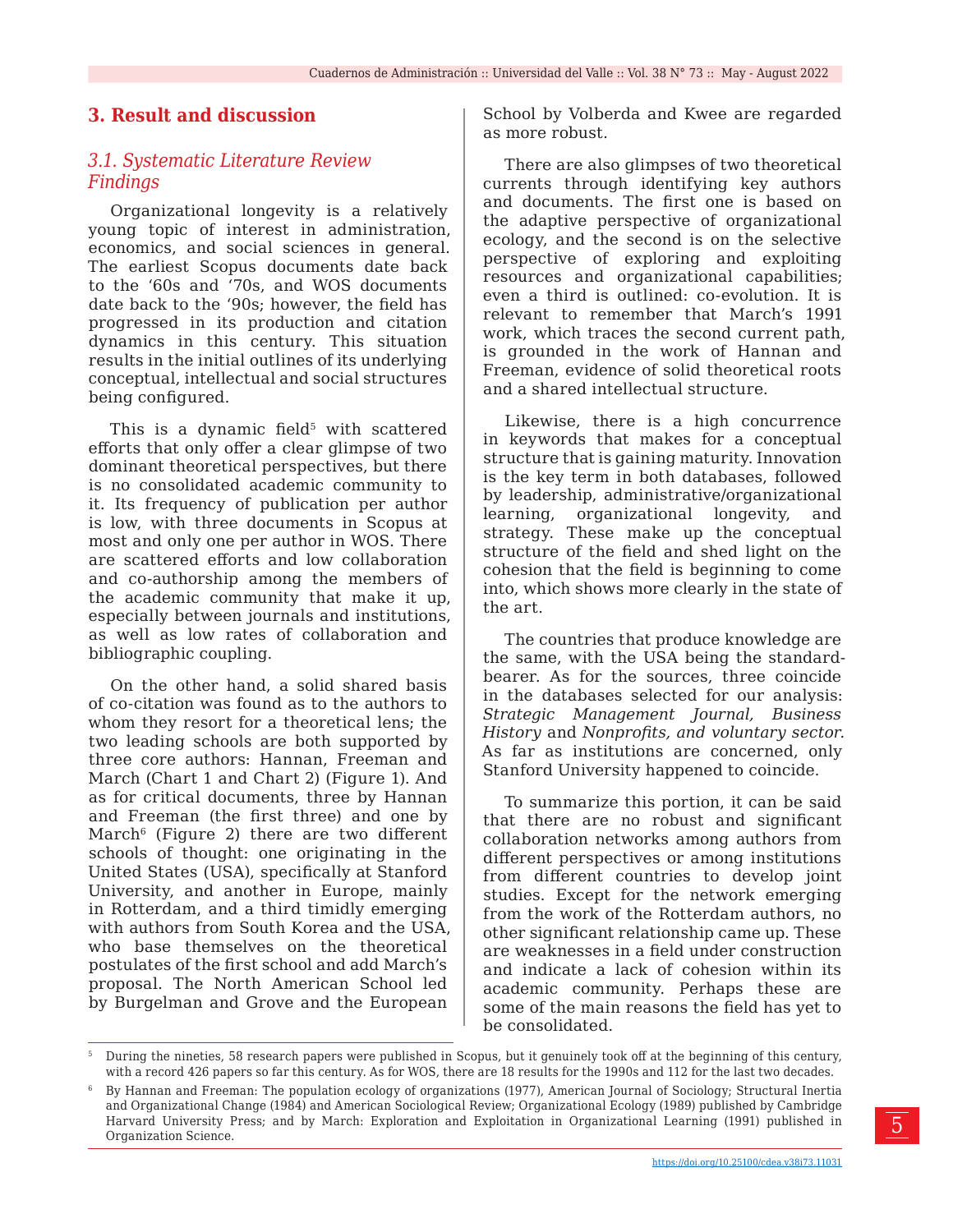

Source: Bibliometrix software.

#### **Figure 2. Network of document citations -WOS**



Source: Bibliometrix software.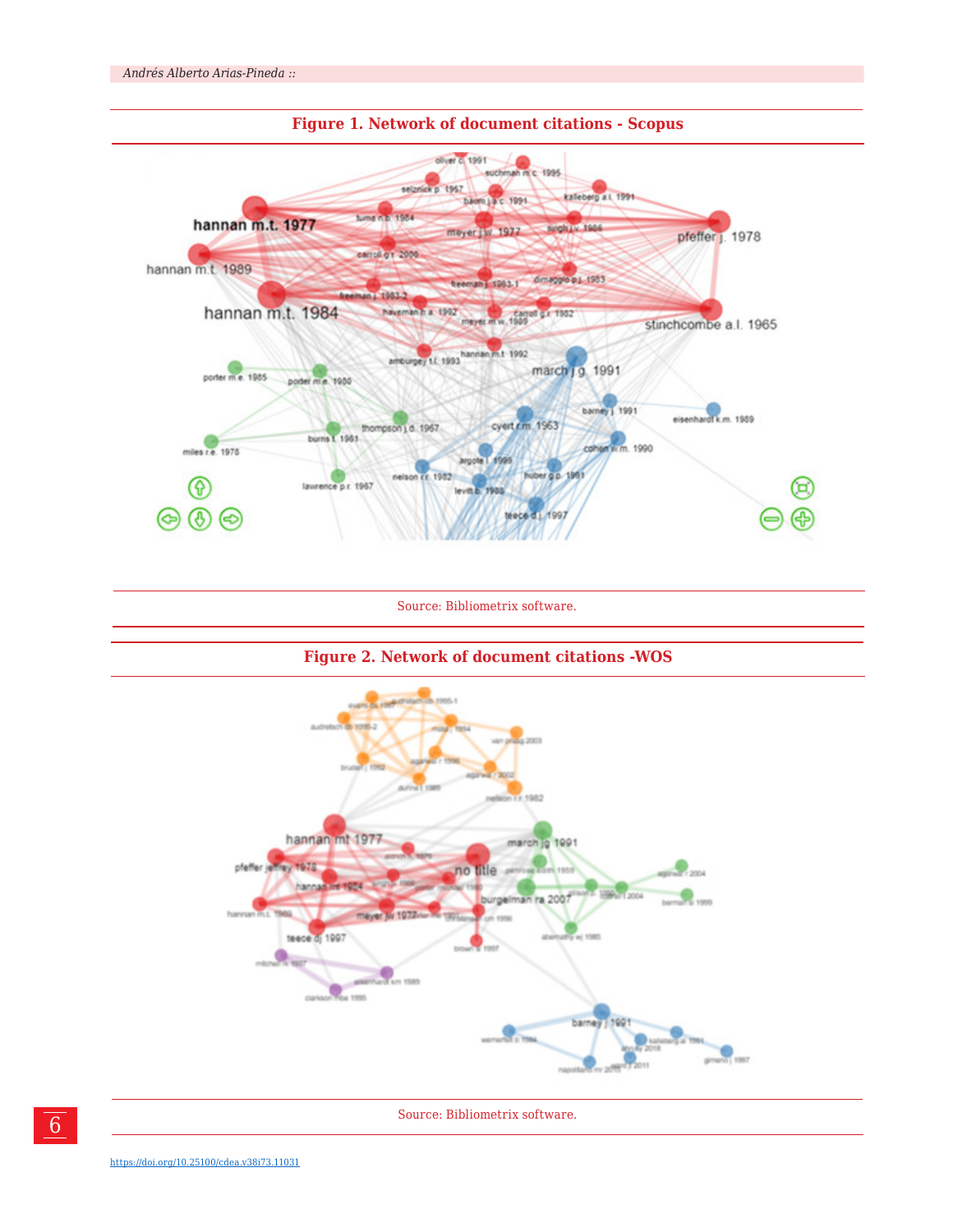#### *3.2. State of the Art: origin and evolution of the field*

The reviews by Riviezzo Skippari and Garafano (2015) and Napolitano *et al.* (2015) account for literature reviews intending to build a theoretical body that will help understand the evolution of the field and trace an evolutionary pathway. Riviezzo *et al.* (2015) explored the last 30 years' worth of publications in the field and selected 142 *papers* to carry out a bibliometric analysis, and found out that most of the works are empirical and only 12 are conceptual (8%), 52% used quantitative methodological approaches, 25% involved qualitative studies and 13% performed mixed studies. They conclude that this is a field of work with multidisciplinary and hybrid research approaches.

The name of Arie de Geus (1997) often comes up as a seminal author in this field with his proposal for *The Living Company.* In it, he states that companies have a personality that helps them or not to coexist harmoniously with the groups that they affect in the performance of their core activities that help them maintain a position of market leadership; they value people's new ideas and hold their capital in a way that allows them to govern their future. In other words, they exist to last. Living companies have four characteristics: a strong sense of internal cohesion, tolerance, financial conservatism, and sensitivity to the environment.

Napolitano *et al.* (2015) confirm Geus as the founding author and organizational ecology as the theoretical support that gives rise to the field. Not to deny the relevance of Geus's work, Ben-Menahem *et al.* (2013) refer to Hannan and Freeman's 1984 work as the initial paper on the field. For their part, Driel, Volberdaa, Eikelboomb, and Kamerbeek (2015) cite the 1994 work of Collins and Porras as a visionary book and place it in the same line as Geus's, whereas Volberda and Lewin (2003) and Piao (2014) refer to March's 1991 work as the theoretical lens that guides their work. Results from Bibliometrix and VOSviewer show that Burgelman and Grove's (2007) *Let Chaos Rule, Then Control Chaos - Time and Time Again: Managing Strategic Dynamics for Corporate Longevity* (2007) is

now a standard benchmark for authors and schools in the field.

Riviezzo *et al.* (2015) showed some common characteristics in their explanatory models concerning entrepreneur environmental, organizational and personal aspects, and they add that a fourth characteristic comes to light when focusing on family businesses specifically on succession processes. Explanatory models concerned with *environmental* characteristics focus on the influence of differences in the survival rates of new businesses, the effects of adverse environments on organizational mortality, or access to external resources and capabilities and their impact on organizational longevity. Those who study *organizational* aspects focus on strategic choices, innovation, and corporate governance models, the organizational structure, organizational culture and values, organizational age, and size. As for *entrepreneur* characteristics, the following stand out: variables at the individual level such as gender, initial motivation and enthusiasm, age, education and experience, and levels of awareness and openness.

### *3.3. Perspectives and Theoretical Trends*

In light of the findings and results of this Systematic Literature Review, some questions emerge and are intended to serve as a reason to draft the lines that will follow, not to make final judgments: How is organizational longevity defined? Does it refer to Duration in time or to a capability of organizations? What role do leaders play in this matter? Is there a connection between corporate social responsibility (CSR) and company longevity?

*Organizational Longevity.* For Ahn and Park (2018), Montuori (2000), Kwee (2009), Volberda and Lewin (2003), and Driel *et al.* (2015), organizational longevity denotes long duration, continuity, old age, and endurance over time; hence, these authors understand it as "the sustained existence of a certain commercial entity, including its activities being continued after having merged with another company under equal conditions" (p. 1277). Ben-Mehanen, Kwee and Volberda (2013), Napolitano *et al.* (2015) and Ahmad *et al.* (2019) believe that longevity is an organizational skill that is affected by

7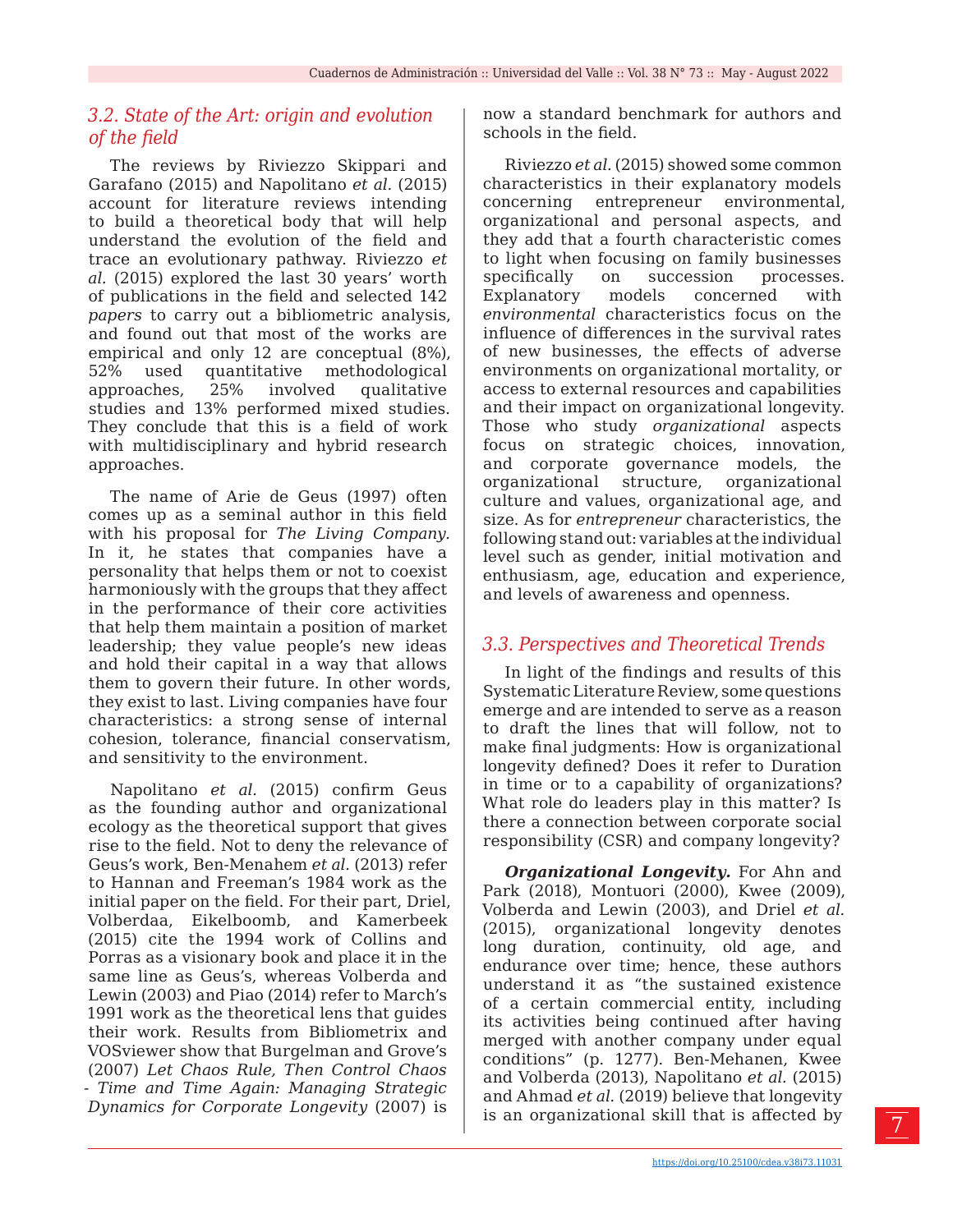internal and external factors and developed to a great extent by their leaders. Kwee (2009) thinks of it as an organization's ability to renew itself strategically in a sustained manner over time.

Montuori (2000) understands it as an organization's ability to maintain its continuity or durability through strategic renewal over time. According to this author, long-living companies are usually driven by age, yet age itself is a relative measure to define company longevity; in other words, an organization's ability to adapt and learn is the key to survival. This condition the author calls a healthy organization, that is, an organization that feeds off itself and learns to survive.

The leader is an agent of change in learning organizations, a catalyst that transforms and directs the company system. Consequently, to the extent that organizations are complex systems that adapt to their environments (Schneider and Somers, 2006; Bohórquez, 2013), an alignment between the two turns out to be an input to their competitiveness, that is, their longevity has to do with endurance, and this, in turn, with the strategy that its leader chooses to face environmental changes.

*Strategic Renewal: Sustainable? or incremental?* Strategy and organizational longevity studies present two theoretical perspectives: environmental selection and organizational adaptation (Driel *et al.,* 2015). The first sustains that environmental factors are imposed on the company, factors to which it can react; little can the leader interfere in what happens prior to the production process, aside from strengthening organizational resources. The second states that a company can influence its environment by incorporating new knowledge into its life cycle that is, innovation. In this scenario, the leader plays a relevant role in helping to create and implement the organizational capabilities that favor the necessary conditions for the company to survive and grow.

Burgelman and Grove (2007) bring the complex adaptive systems perspective into the field to address the issue of longevity and find the type of leadership existing in the company is crucial.

Aligning potentially divergent strategies and keeping them aligned through the induced strategy process is in itself a demanding task. … The appropriate balance of induced and autonomous strategy processes at different times in a firm's evolution can be thought of in terms of linear combinations of the two processes, with varying weights on each over time, and neither of them becoming zero. Finding the correct weightings for each period is top management's ultimate challenge. The process to change these weights can be characterized by an exhortation to let chaos reign during times of non-linear change management and then stop the chaos, but, as we have learned, never quite (p. 978).

Along the same lines of theory, Agarwal and Helfat (2009) assert that strategic renewal implies a fundamental transformation in a company's life cycle: "... it includes the process, content, and outcome of refreshment or replacement of attributes of an organization that have the potential to substantially affect its long-term prospects" (p. 282). These authors distinguish two different types of strategic renewal: the discontinued and the incremental. The first one only reacts to a situation that forces to do so; the second one is part of a process planned out by the firm's leaders and involves the organization as a whole.

Mayfield *et al.* (2007) shed light on the significance of the relationship between organizational strategy and longevity in the U.S. *comics* industry<sup>7</sup> this means that the leaders' decisions affect their chances of survival. Volberda and Lewin (2003) suggest that the key to organizational longevity is to manage internal rates of change (IRCs) so that they are equal to or exceed external rates of change (ERCs), that is, identify the influences from the environment and decide how and when to change, and thus adapt to survive.

### *3.4. Co-evolution*

Kwee (2009), after presenting the two existing theoretical perspectives to study organizational longevity, proposes a third way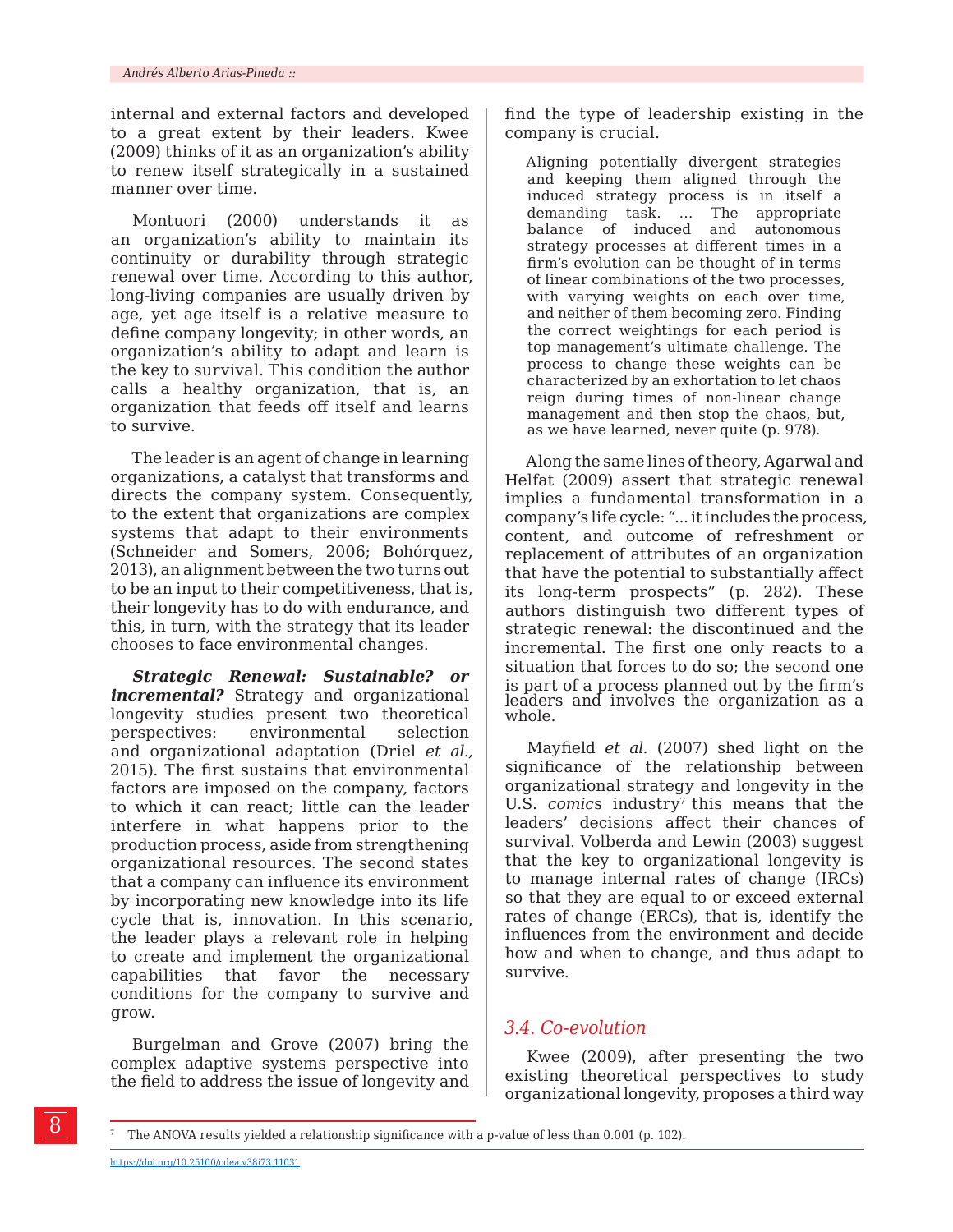in which both are integrated: co-evolution. This call Volberda, Bosch, Ben-Meharem, Driel, among other authors, answered. It poses feedback loops between internal and external factors in order to align them and thus increase the chances of survival. In this regard, Driel *et al.* (2015) sustain that "the conceptual framework of Co-evolution considers the interaction between company evolution and its competitive environment, which encompasses the institutional and extra-institutional environment and the competitive dynamics that emerge from that relationship" (p. 1279).

Ben-Mehanen Kwee and Volberda (2013) develop the concept of absorptive capacity as an input to understand the alignment between IRCs and ERCs. Business failure, per these authors, is the result of an inability to adapt; hence, strategic renewal is akin to the ability to self-renew. Absorption capacity materializes organizational learning in procedures that lead the company to set sustainable competitive advantages over time.

… the literature on longevity suggests that long-living companies should have a tolerant management style and a decentralized structure in place, a strong sense of identity, and follow a conservative financial policy that allows them to strike a balance between exploring new opportunities and exploiting existing activities in their changing selection environment Driel *et al.,* p. 1281, (2015).

## *3.5. Sustainable Corporate Longevity*

Ahmad *et al.* (2019) maintain that most of the existing research shows exceptional cases, companies whose life in the market goes beyond the average age and add that research on what allows a company to survive longer is relatively limited. For these authors, "good performance alone is not enough to predict company life expectancy. Multiple internal and external elements mediate business longevity" (p. w3). Hence, beyond age, longevity refers to a company's ability to adapt to changes in the environment, wherefore the process must remain in place if the organization is to survive; this they call *Sustainable Corporate Longevity* (SCL). Thus,

these authors seek to develop and validate a robust measurement scale for

SCL. To that end, they resort to a mixed methodology and a sequential exploratory strategy. The qualitative phase began with an exhaustive literature review that allowed them to identify 21 aspects that determine a company's ability for longevity. Then, they used the Delphi with a 16-expert panel to achieve content validity and adequacy. After four rounds, they came to a consensus for the convergence of 11 general topics, on the basis of which the instrument was developed. The quantitative phase consists of two studies with separate data sets. There were 200 company responses for exploratory factor analysis and 271 responses for the confirmatory factor analysis.

The literature review identified that the critical determinants of SCL are adaptation, flexibility for change, and innovation; with customer satisfaction being the most critical driver of SCL, since financial profitability is not enough for company endurance, leaders must lead the business system towards adaptation and sustainability. In this way, SCL is the ability of a company to survive and is underpinned by internal and external elements. The internal elements the organization can control, and here the leader plays a vital role, whereas the external ones the company cannot control; yet their behavior and trends must be known in order to choose the best possible alternative. For Ahmad *et al.* (2019), "Organizational success largely depends upon the ability of its leaders to anticipate the future needs and challenges and devising the right strategies accordingly" (p. 3).

Survey results derive a five-factor SCL structure: Strategic Outlook, Customer Focus, Learning and Growth Outlook, Internal Capabilities, and External Forces. Cronbach's alpha ranged from 0.89 to 0.90, proving the internal consistency of the SCL scale reliable. Ahmad *et al.* (2019) proposal adds to the body of knowledge by broadening the existing conceptual framework on SCL and operationalizing the construct for the first time.

### *3.6. Corporate Social Responsibility and Organizational Longevity*

Sahut, Bouleme, Mili, and Teulon (2012) affirm a relationship between long-surviving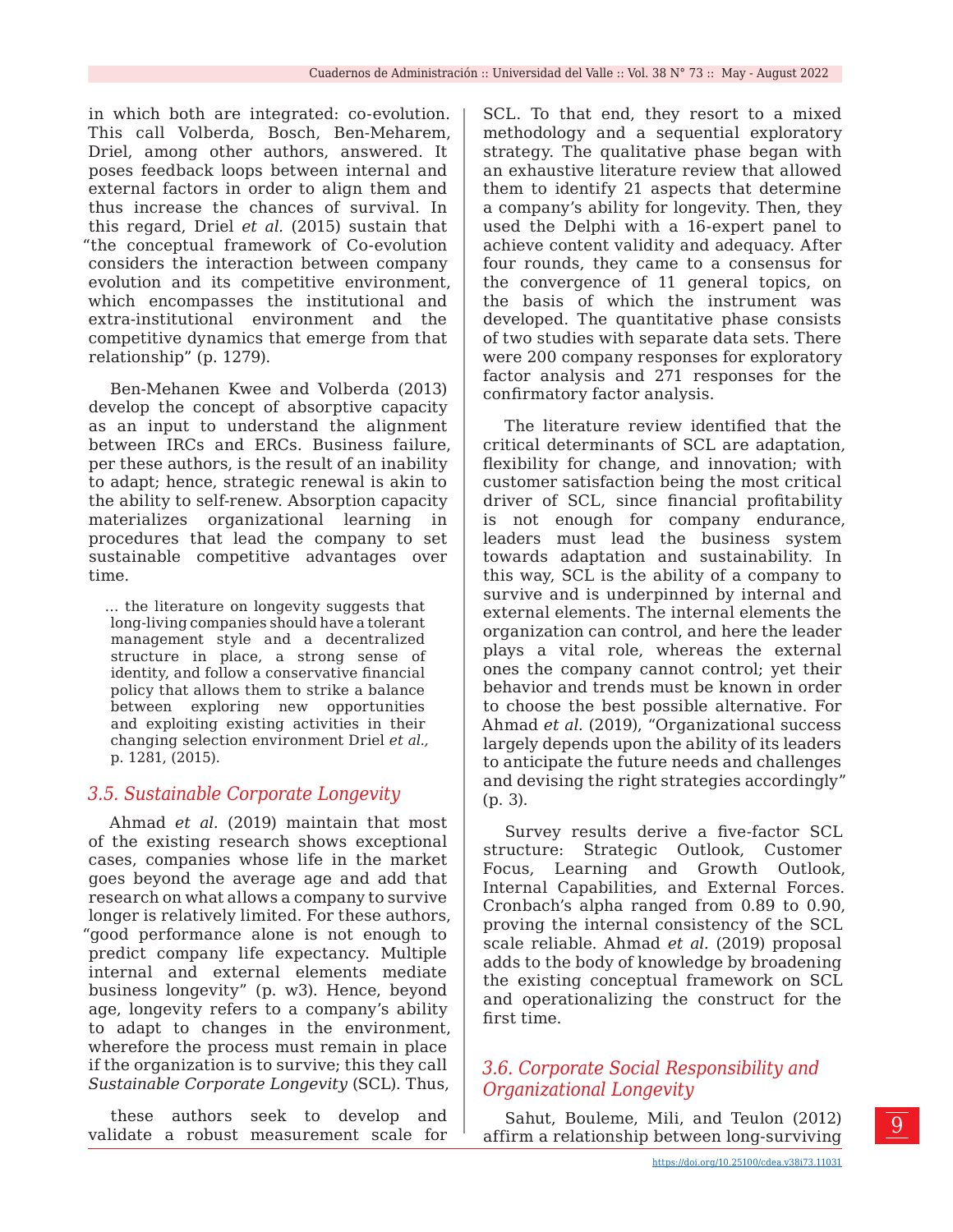companies and corporate social responsibility practices. According to these researchers, such a relationship expresses those social changes that translate into new demands on companies, for they are no longer only expected to make profits but to do so respecting social norms and agreements, and also that their production processes be as least impacting as can be, and to compensate interest groups for impacts suffered. In other words, there are connections between organizational longevity and sustainability practices that materialize through CSR. These authors identify six characteristics of long-living companies: strong, leader-created organizational culture, fair assessment of human capital and its performance dynamics, adaptability, controlled growth, financial prudence, synergies with interest groups, and good governance.

Ahn and Park (2018) argue that CSR eases company survival because it becomes a sustainable competitive advantage since it increases its social capital with its primary interest groups and improves legitimacy with secondary interest groups. Per these authors, economic performance is not akin to survival; hence, they intend to gear longevity studies towards a point other than economic performance, for which they study 259 CSR actions in 8 long-living companies in South Korea. For these authors, Geus's proposal inspires the "Dynamic Process Model," which aims to link CSR with long-term company survival.

This theoretical model contains four variables: the independent is the CSR principles, and the dependent is survival. Mediators: social capital and moral legitimacy. The independent variable assumes 7 CSR principles as the analysis criteria that operationalize the core components of the Model. Social capital has to do with an organization's trust and relatableness with its interest groups, and social legitimacy is understood from the consequential, procedural, and personal perspectives. As a dependent variable, survival is modeled in two ways: improved economic performance and reduced threshold. In addition to the four foregoing variables, the Model contains two main processes: relational social capital and moral legitimacy. Through these processes, CSR positively influences company survival.

#### **4. Conclusions**

Low organizational longevity is a crucial issue for the managers' community, both for the professional and disciplinary fields, due to their relevance to the fabric of daily life in today's society. Future economic and social scenarios predict that this phenomenon tends to become ingrained and translate into unemployment, poverty, pollution, and further degradation of life's ecosystems. CSR results yield evidence that suggests the existence of relationships between the longevity of organizations and the CSR activities they engage in during their life cycles. These provide them with capabilities that help enhance the conditions that prolong their staying in business with high levels of competitiveness.

Scientific mapping identified the theoretical organizational ecology approach at the base of the field. Two paths fork out of it that seek to differentiate how to define and understand organizational longevity: one eminently financial criteria-based, whereas the other contemplates qualitative aspects for studying and measuring. Organizational longevity is known to go beyond economic performance. This aspect is not necessary to survive since company success is not just akin to and measured through monetary aspects; stable and lasting relationships in each life cycle phase are required for a company to fulfill its missionary purposes.

It is a young and dynamic field of knowledge that becomes strengthened the more research emerges, which displays overtones of an intellectual structure with a common ground in authors that are grounded in the works of Hannan and Freeman from the '70s and '80s, and that of Burgelman and Grove from this Century's 00's decade. The conceptual structure highlights terms that appear coherent and logically articulated into the exposed narrative and fall into the research agenda resulting from CSR, which accounts for convergence with CSR. The main weakness of the field is rooted in its lack of networks and collaboration between journals, authors, and institutions interested in this topic.

Strategic renewal, that is, the ability of an organization to align-align itself with the environment in which it operates and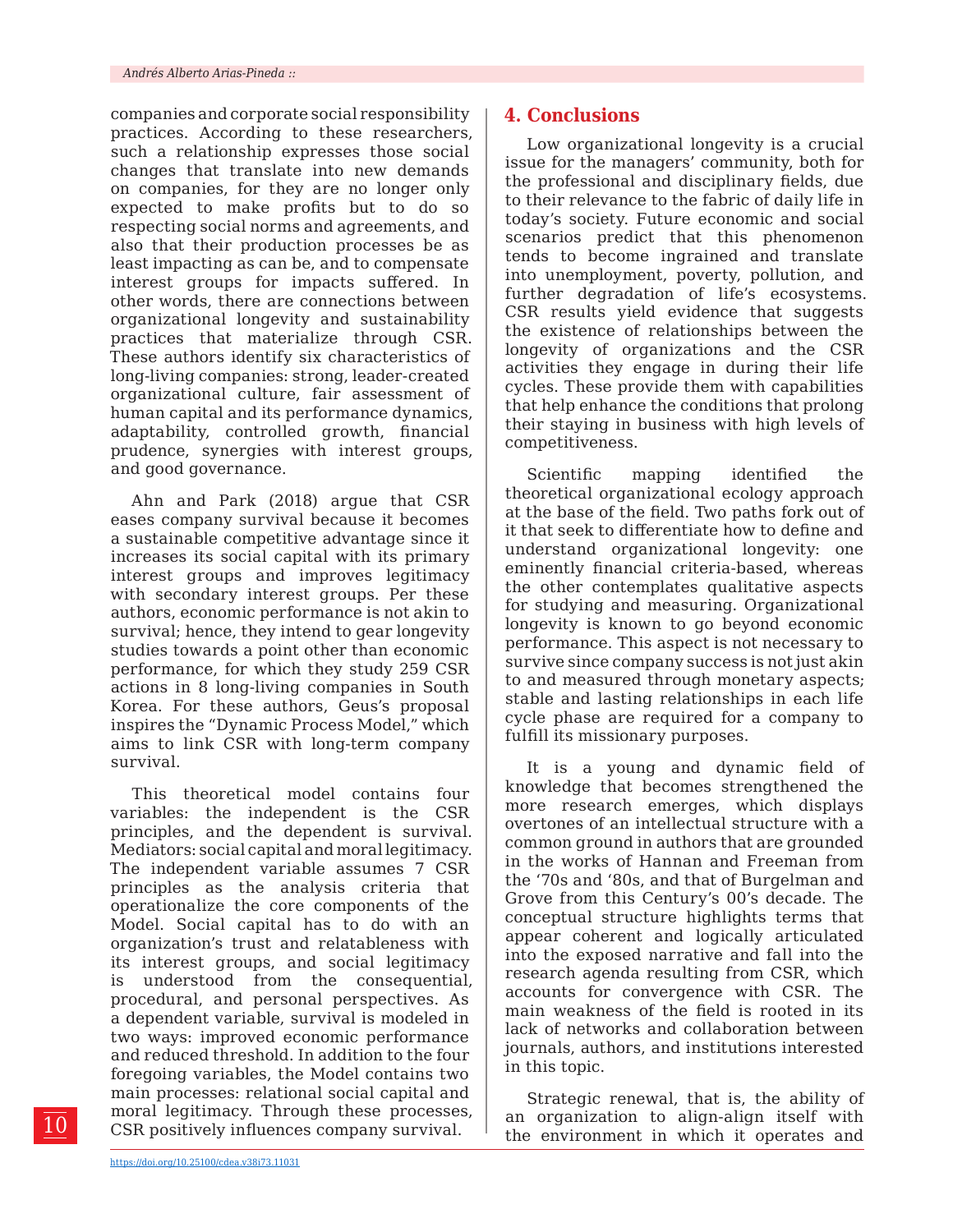thus maintain or enhance its competitive advantage, is a crossover point for the various theoretical perspectives of the field. From this point of view, organizations adapt to the environment and make the environment adapt to them; that is, there is a feedback loop that affects the system and its environment. The co-evolutionary approach implies an active leadership role since the leader directs and offers inputs for making decisions concerning some process and/or procedure in which companies see themselves immersed in the course of their life cycles.

Leadership processes gain unparalleled relevance in this context, to the extent that it is the leaders who define and implement liaisoning strategies with their stakeholders, which favor harmonious and sustainable coevolution, thereby strengthening internal and external capabilities and skills, and leading to explore the characteristics and potentialities of their environment in order to increase their chances of survival. CSR favors this end by creating sustainable competitive advantages underlined by legitimate and transparent relationships with the players that companies interact with in the course of their life cycles.

#### **5. Conflict of interest**

The authors declare no conflict of interest.

#### **6. Source of Financing**

The research was financed with the company's own resources.

#### **7. References**

- Agarwal, R., Helfat, C. (2009). Strategic Renewal of Organizations. *OrganizationScience, 20*(2), 281-293. <https://doi.org/10.1287/orsc.1090.0423>
- Ahmad, S., Omar, R., & Quoquab, F. (2019). *Corporate Sustainable Longevity: Scale Development and Validation* (pp. 1-19)*.* SAGE Open.
- Ahn, S.-Y., Park, D.-J. (2018). Corporate Social Responsibility and Corporate Longevity: The Mediating Role of Social Capital and Moral Legitimacy in Korea. *Journal Business*

*Ethics,* 117-134. https://doi.org/10.1007/ s10551-016-3161-3

- Aria, M., Cuccurullo, C. (. (2017). bibliometrix: An R-tool for comprehensive science mapping analysis. [https://doi.org/10.1016/j.](https://doi.org/10.1016/j.joi.2017.08.007) [joi.2017.08.007](https://doi.org/10.1016/j.joi.2017.08.007)
- Ben-Menahem, S., Kwee, Z., & Volberda, H., &. (2013). Strategic Renewal Over Time: The Enabling Role of Potential Absorptive Capacity in Aligning Internal and External Rates of Change. *Long Range Planning, 46*, 216-235. <http://www.elsevier.com/locate/lrp>
- Bohórquez, L. E. (2013). La organización empresarial como sistema adaptativo complejo. *Estudios Gerenciales,* 29(127), 258-265. http:// dx.doi.org/10.1016/j.estger.2013.05.014
- Box, M. (2008). The death of firms: exploring the effects of environment and birth cohort on firm survival in Sweden. *Small Business Economics, 31*(4), 379-393. [https://doi.org/10.1007/](https://doi.org/10.1007/s11187-007-9061-2) [s11187-007-9061-2](https://doi.org/10.1007/s11187-007-9061-2)
- Burgelman, R., Grove, A. (2007). Let chaos reign, then rein in chaos - Repeatedly: Managing strategic dynamics for corporate longevity. *Strategic Management Journal, 28*(10), 905-979. [https://doi.org/10.1002/smj.625](https://econpapers.repec.org/scripts/redir.pf?u=https%3A%2F%2Fdoi.org%2F10.1002%2Fsmj.625;h=repec:bla:stratm:v:28:y:2007:i:10:p:965-979)
- Chanlat, A. (1988). Las ciencias de la vida y la gestión administrativa. *Cuadernos de Administración, 10*(14), 26-34. [https://doi.](https://cuadernosdeadministracion.univalle.edu.co/index.php/cuadernos_de_administracion/article/view/293) [org/10.25100/cdea.v10i14.293](https://cuadernosdeadministracion.univalle.edu.co/index.php/cuadernos_de_administracion/article/view/293)
- Confecámaras. (2016). Nacimiento de las empresas en Colombia. [https://www.confecamaras.org.](https://www.confecamaras.org.co/phocadownload/Cuadernos_de_analisis_economico/Cuaderno_de_An%D0%B0lisis_Economico_N_11.pdf
) [co/phocadownload/](https://www.confecamaras.org.co/phocadownload/Cuadernos_de_analisis_economico/Cuaderno_de_An%D0%B0lisis_Economico_N_11.pdf
)
- Confecámaras. (2017). *Determinantes de la supervivencia empresarial en Colombia.* https:// [www.confecamaras.org.co/phocadownload/](https://www.confecamaras.org.co/phocadownload/Cuadernos_de_analisis_economico/Cuaderno_de_An%D0%B0lisis_Economico_N_14.pdf
)
- Confecámaras. (2018*). Nuevos hallazgos de la supervivencia y crecimiento de las empresas en Colombia.*
- Costanza, D., Blacksmith, N., Coats, M., Severt, J., & DeCostanza, A. (2016). The Effect of Adaptive Organizational Culture on Long-Term. *Bus Psychol,* (31), 361-381. [https://doi.org/10.1007/](https://doi.org/10.1007/s10869-015-9420-y) [s10869-015-9420-y](https://doi.org/10.1007/s10869-015-9420-y)
- Daepp, M., Hamilton, M., West, G., & LMA, B. (2015). The mortality of companies. *Interface,* 1-8. http://dx.doi.org/10.1098/rsif.2015.0120
- Dery, R. (2004). Homo Administrativus y su doble, en busca del saber. *AD-minister,* (5), 86-125. https://www.semanticscholar.org/paper/Homo-Administrativus-y-su-doble%2C-en-busca-del-